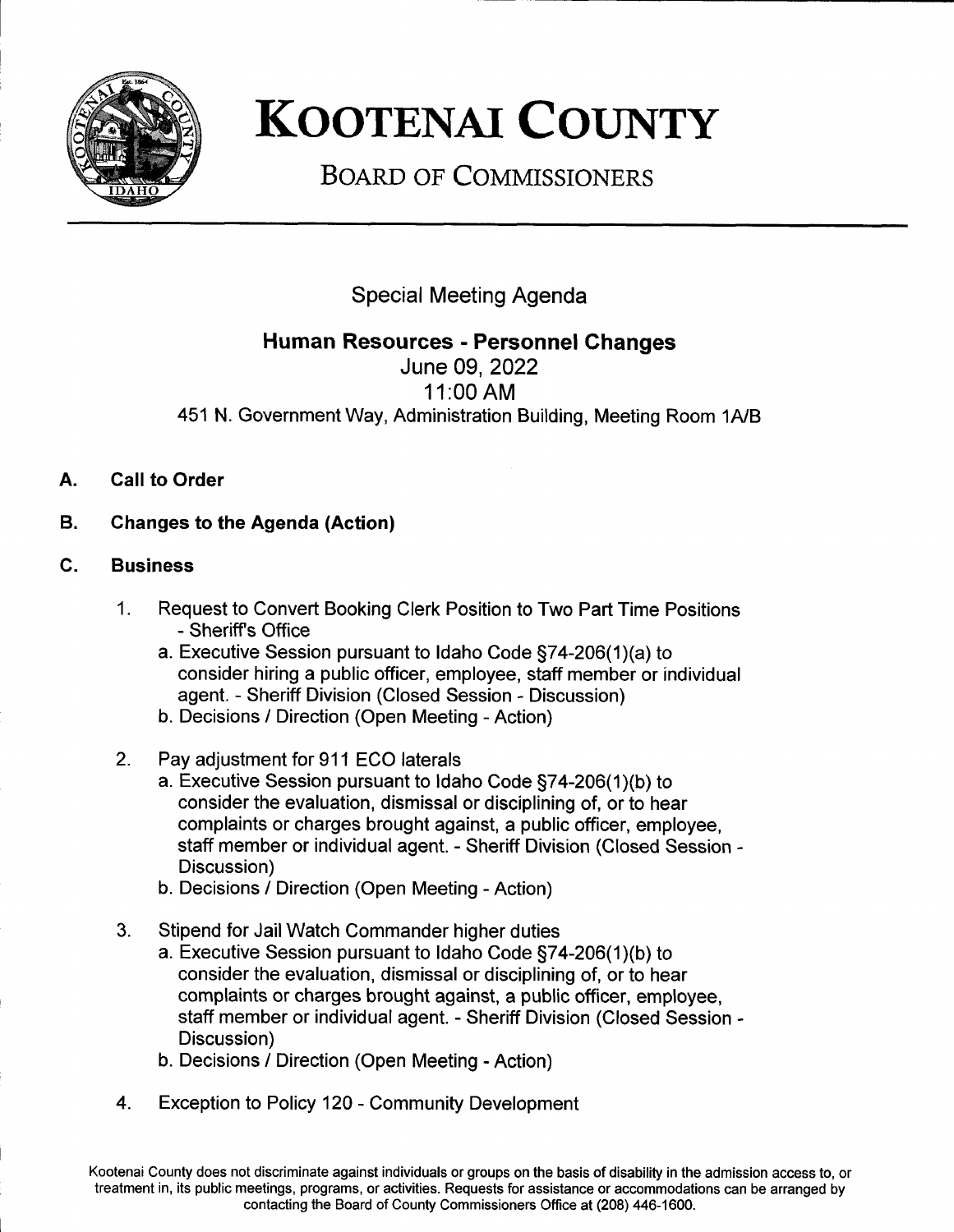- a. Executive Session pursuant to ldaho Code 574-206(1)(b) to consider the evaluation, dismissal or disciplining of, or to hear complaints or charges brought against, a public officer, employee, staff member or individual agent. - BOCC Division (Closed Session - Discussion)
- b. Decisions / Direction (Open Meeting Action)
- 5 Interim Pay Request for Upcoming Land Records Manager -Assessor's Office
	- a. Executive Session pursuant to Idaho Code §74-206(1)(b) to consider the evaluation, dismissal or disciplining of, or to hear complaints or charges brought against, a public officer, employee, staff member or individual agent. - Assessor Division (Closed Session - Discussion)
	- b. Decisions / Direction (Open Meeting Action)
- Overtime Request Specialty Court (Action) 6
- Temporary intern in KCPA (Action) 7
- Exception to Policy 120 Prosecuting Attorney's Office a. Executive Session pursuant to Idaho Code §74-206(1)(b) to consider the evaluation, dismissal or disciplining of, or to hear complaints or charges brought against, a public officer, employee, staff member or individual agent. - Prosecuting Attorney Division (Closed Session - Discussion) 8
	- b. Decisions / Direction (Open Meeting Action)
- Exception to Policy 120 Prosecuting Attorney office  $9<sub>1</sub>$ 
	- a. Executive Session pursuant to Idaho Code §74-206(1)(b) to consider the evaluation, dismissal or disciplining of, or to hear complaints or charges brought against, a public officer, employee, staff member or individual agent. - Prosecuting Attorney Division (Closed Session - Discussion)
	- b. Decisions / Direction (Open Meeting Action)
- 10. Higher Duty Pay adjustment Auditor's office
	- a. Executive Session pursuant to ldaho Code 574-206(1)(b) to consider the evaluation, dismissal or disciplining of, or to hear complaints or charges brought against, a public officer, employee, staff member or individual agent. - Clerk Division (Closed Session - Discussion)
	- b. Decisions / Direction (Open Meeting Action)
- 11. Stipend for extra training activities Auditor's office
	- a. Executive Session pursuant to ldaho Code 574-206(1)(b) to consider the evaluation, dismissal or disciplining of, or to hear complaints or charges brought against, a public officer, employee, staff member or individual agent. - Clerk Division (Closed Session -